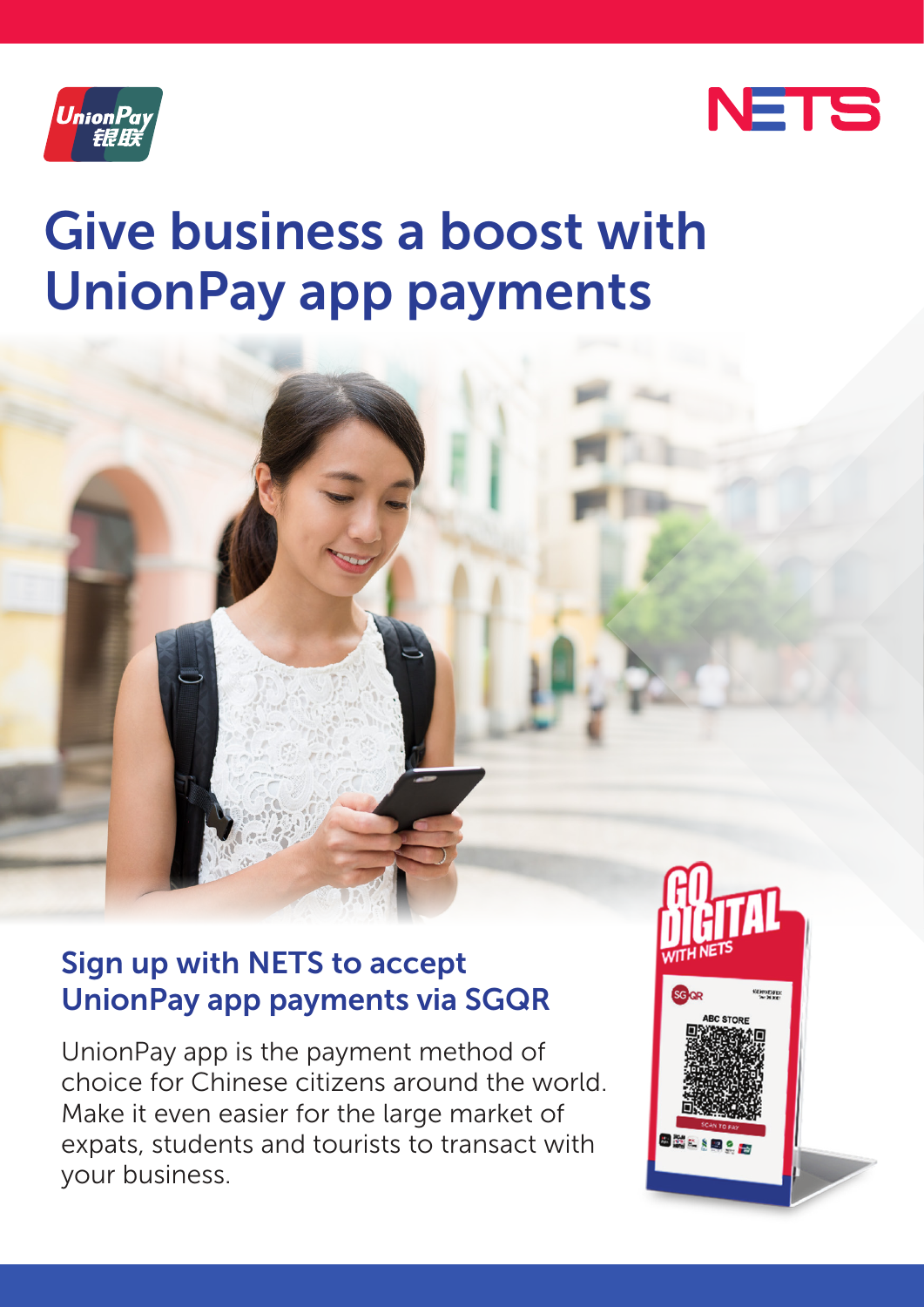# The UnionPay app



A unified mobile payment portal of China, the UnionPay mobile app is developed and launched in collaboration with commercial banks and payment institutions.

Integrating mobile payment functions, special services and benefits, it is the secure and convenient one-stop mobile payment service users trust.

Your customers can easily pay by scanning your existing SGQR sticker with the UnionPay app.

## How UnionPay app payments benefit your business



#### Pay as you use

You will only be charged transaction fees when a payment is made with the UnionPay app. No additional monthly subscription fees.



#### Prompt settlement

Receive funds by the next business day and view all transactions in a single settlement report.



## Convenient One-stop Shop

Single point of contact and support from NETS.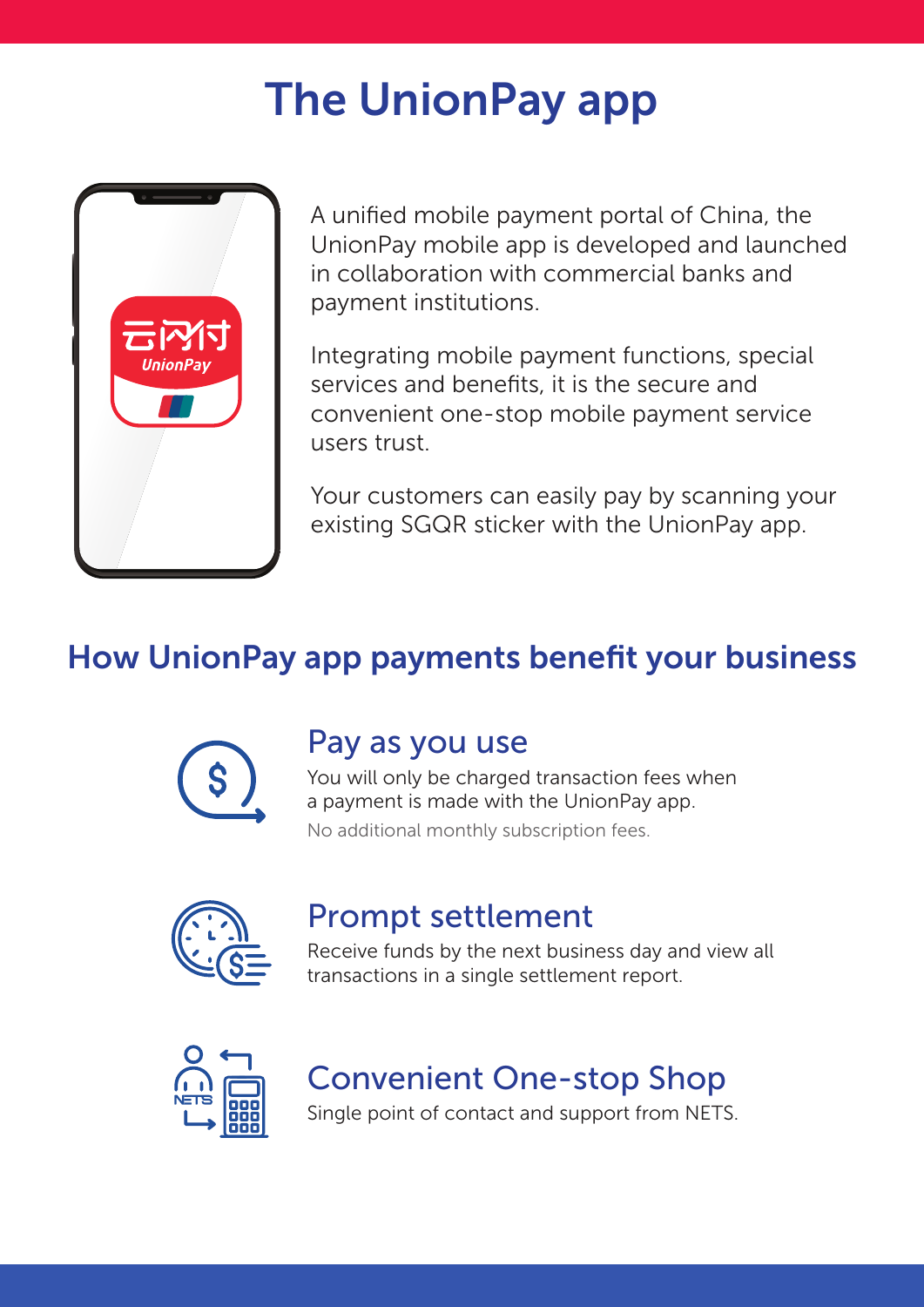## UnionPay app payments via SGQR

To accept UnionPay app payments via SGQR, please ask customer to follow these steps:



Use UnionPay app to scan SGQR 1

| ← Send Money<br>TO <sub>1</sub><br>FOOD STALL A<br><b>VERPED MERCHANT</b><br>SGD Amount<br>@ 15GD = 4.89 RMB<br>\$\$00.00<br><b>RAIR Amount</b><br>Inc. 5% Markup rate<br>RMB 00.00<br>Debit Account<br>$\checkmark$<br>XXXXXXXXXX880197<br>I have read and acknowledge that this is an<br>International transaction and accept the applicable | ← Send Money<br>TO.<br>FOOD STALL A<br><b>VERFIED MERCHAT</b><br>SGD Amount<br>@ 15GD = 4.89 RMB<br>s\$199.00<br><b>FOUR Amount</b><br>Inc. 5% Markup rate<br>RMB1021.77<br>Debit Account<br>$\checkmark$<br>XXXXXXXXXXAR0197<br>I have read and adknowledge that this is an<br>International transaction and accept the applicable | CANCEL<br>$1SGD - 4.89$ RMB $\vee$<br><b>ENTER PIN</b> |                                                  |             | <b>Money Sent</b><br>You have successfully sent RMB 1021.77 to<br>FOOD STALL A<br>TRANSACTION ID: 929520060529 |
|------------------------------------------------------------------------------------------------------------------------------------------------------------------------------------------------------------------------------------------------------------------------------------------------------------------------------------------------|-------------------------------------------------------------------------------------------------------------------------------------------------------------------------------------------------------------------------------------------------------------------------------------------------------------------------------------|--------------------------------------------------------|--------------------------------------------------|-------------|----------------------------------------------------------------------------------------------------------------|
| charges.                                                                                                                                                                                                                                                                                                                                       | charges.                                                                                                                                                                                                                                                                                                                            | $\overline{1}$                                         | $\overline{2}$                                   | 3           | Date/Time: Oct 22 2019 20:49<br>Debit Account: XXXXXXXXX880197                                                 |
|                                                                                                                                                                                                                                                                                                                                                |                                                                                                                                                                                                                                                                                                                                     | $\Delta$                                               | 5                                                | 6           | (+<br>Add to Payment Reminder                                                                                  |
|                                                                                                                                                                                                                                                                                                                                                |                                                                                                                                                                                                                                                                                                                                     | $\overline{7}$                                         | 8                                                | 9           |                                                                                                                |
| PAY                                                                                                                                                                                                                                                                                                                                            | Before proceeding the transaction, please check<br><b>DIRMIRR</b><br>and accept the applicable charges                                                                                                                                                                                                                              | $\bullet$                                              | <b>VIEW DETAILS</b><br>$\Omega$<br><b>SUBMIT</b> | <b>HOME</b> |                                                                                                                |
| $\circ$<br>П<br>◁                                                                                                                                                                                                                                                                                                                              | O<br>П<br>◁                                                                                                                                                                                                                                                                                                                         | ◁                                                      | $\circ$                                          | $\Box$      | ◁<br>О<br>$\Box$                                                                                               |
| Customer to enter the<br>amount in SGD                                                                                                                                                                                                                                                                                                         | 3<br>Payment in SGD is<br>converted to RMB.<br>Select the checkbox for<br>acknowledgement on                                                                                                                                                                                                                                        |                                                        | Customer to enter<br>UnionPay app PIN            |             | Payment successful.<br>Merchants can verify<br>the transaction<br>via NETSBiz app                              |

NOTE: This is only applicable for merchants who have subscribed to the optional feature of supporting UnionPay app on their existing SGQR.

payment terms.